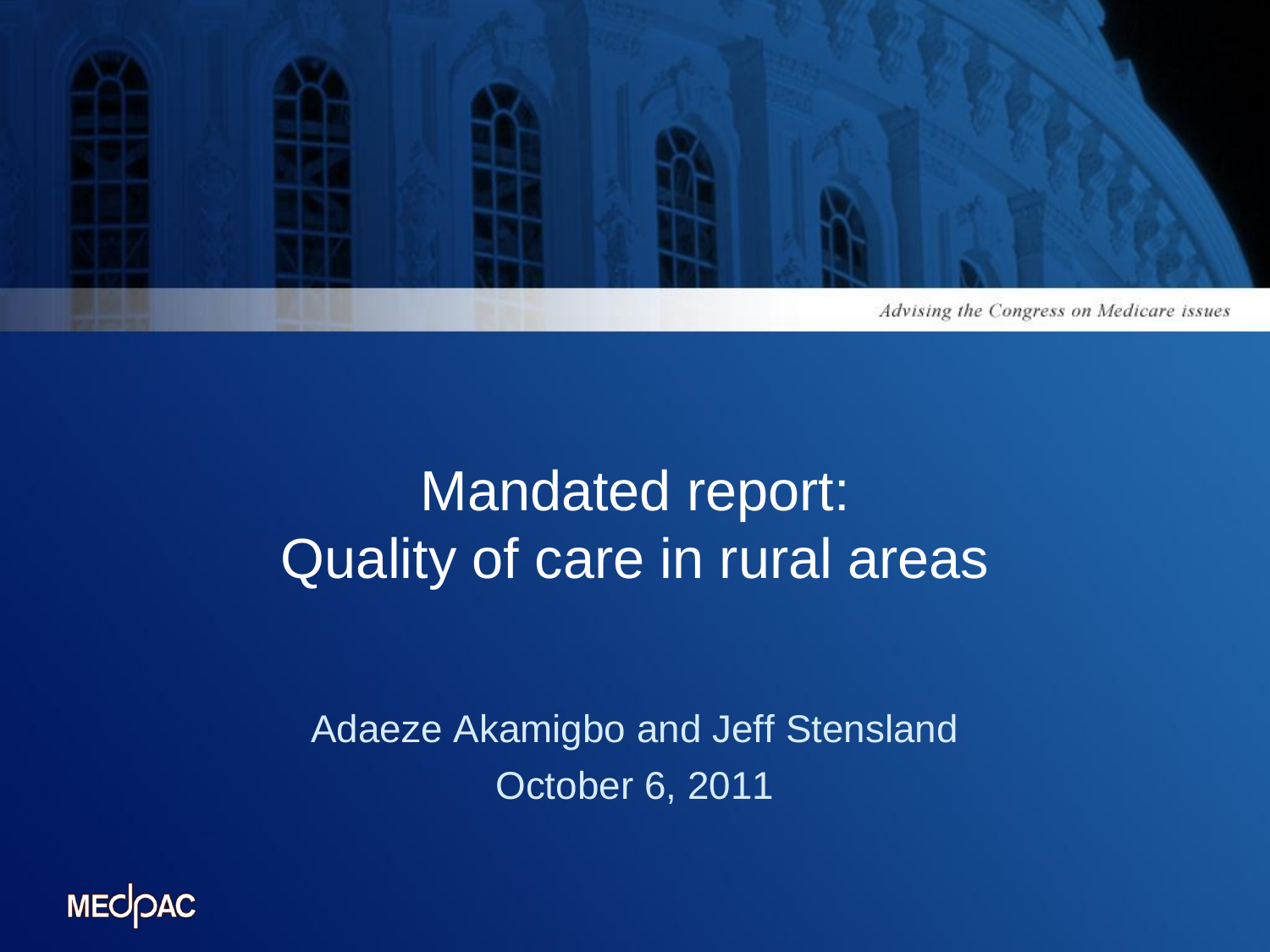# Mandated rural report, due June 2012

- Access to services—February 2011
- Payment adjustments—September 2011
- Quality of care—Today
- Adequacy of rural payments—Future presentation

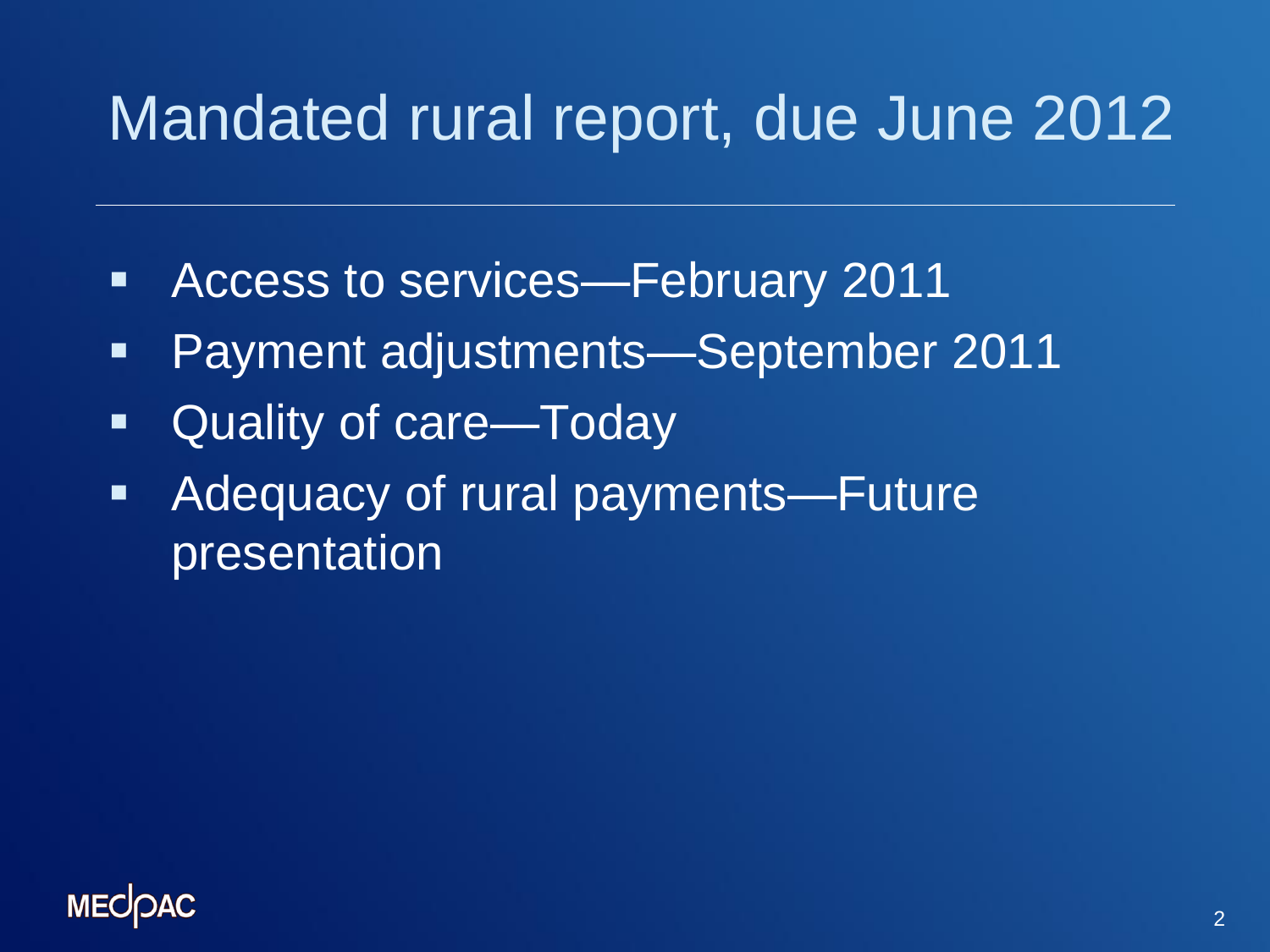## Today's presentation outline

- **Introduction**
- Quality of care overview
- **Performance on quality measures** 
	- **Patient satisfaction with their physicians and** overall healthcare experience
	- **Quality in post-acute and dialysis settings**
	- **Hospital quality**
- **Strategies to improve quality in rural areas**

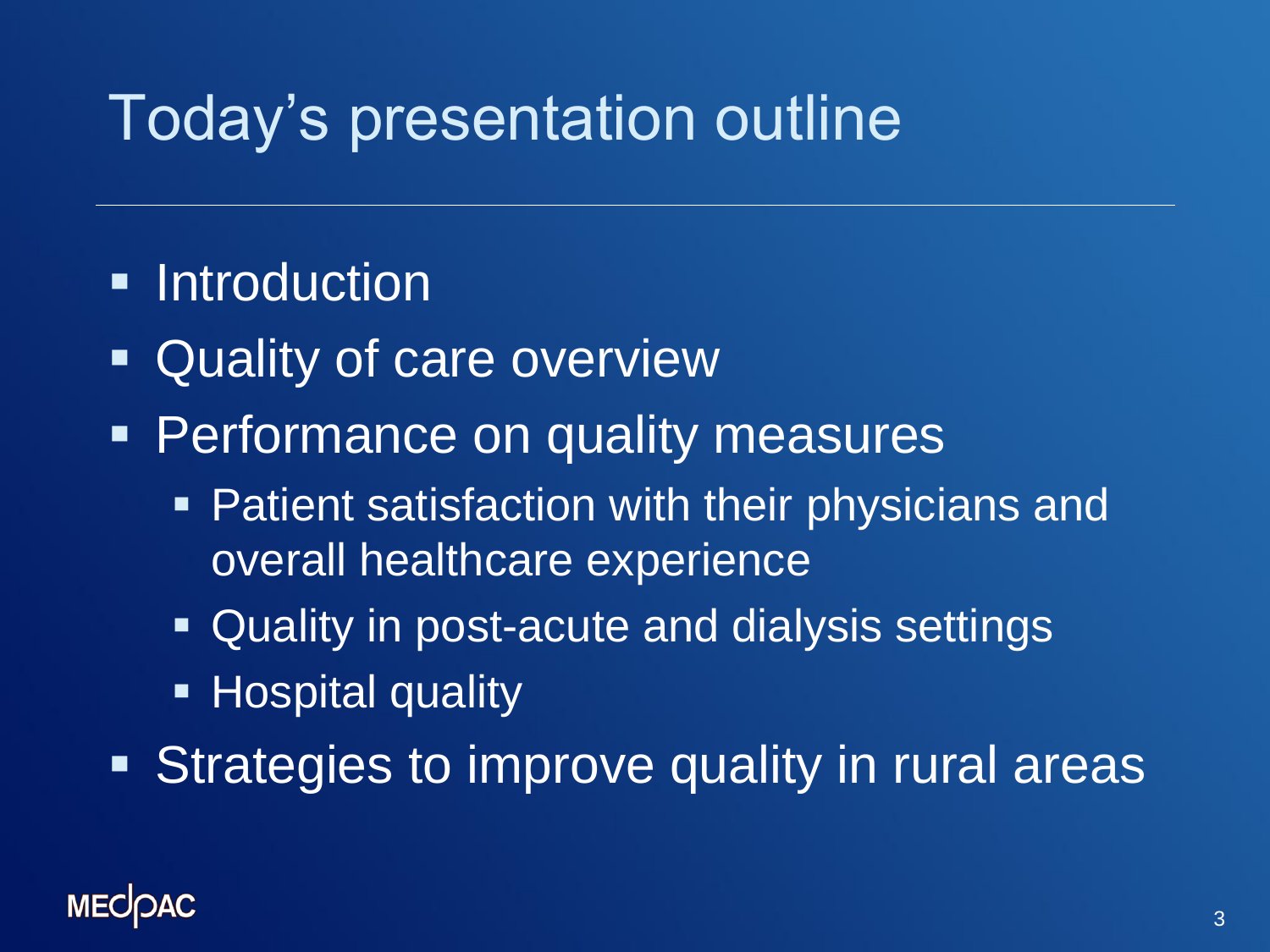# Objective: Examine quality of care in different rural areas

#### **There are four urban/rural categories**

- **Urban counties (cluster of over 50,000)**
- **Rural Micropolitan (cluster of 10,000 to 50,000)**
- **Rural counties adjacent to urban areas without a city of** 10,000 people
- Rural counties that are not adjacent to urban areas and do not have a city of 10,000 people
- Frontier counties (≤6 people per sq. mile)

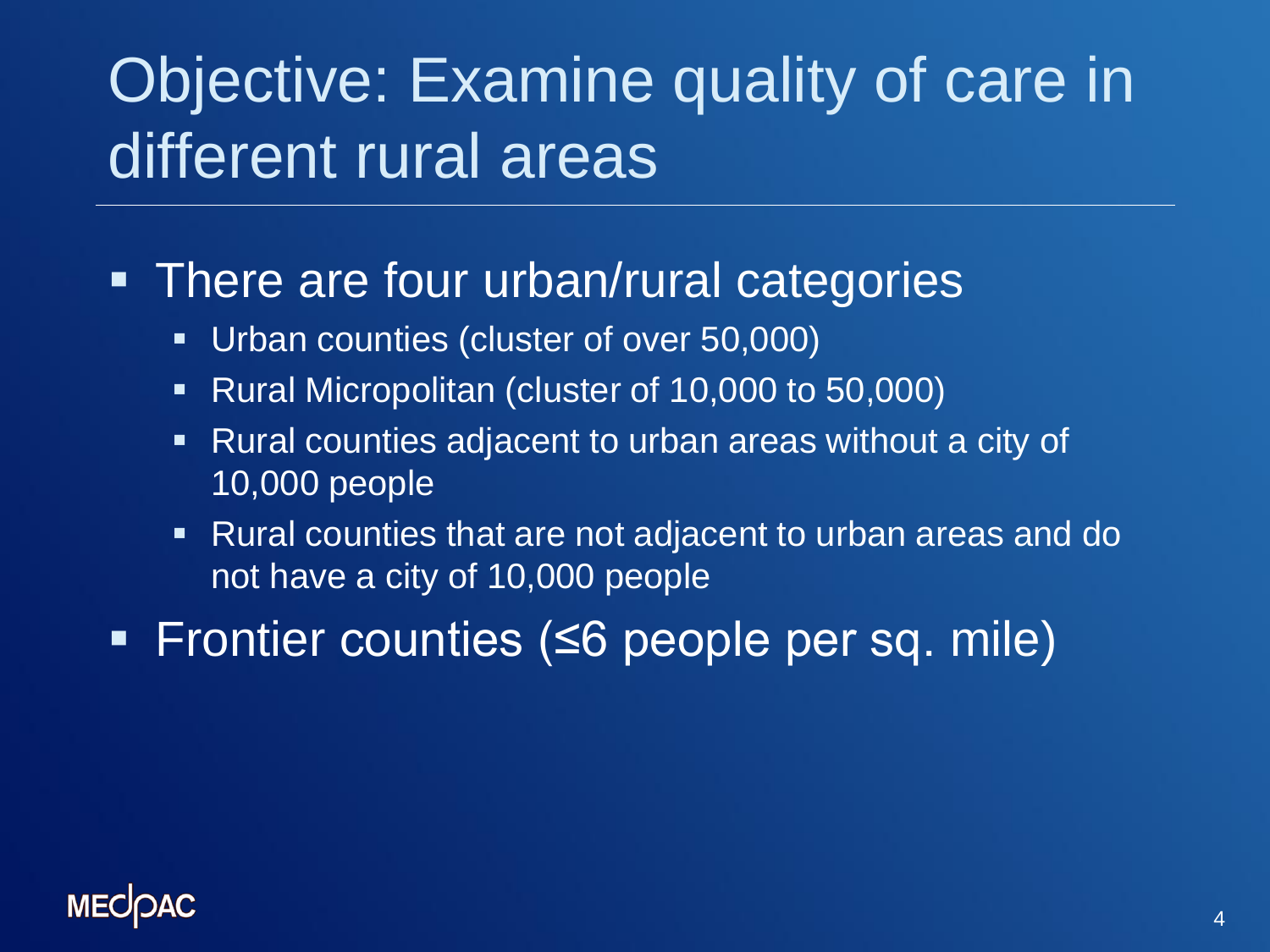### How we measure quality of care

- Patient satisfaction: *How patients feel about the care they received* (Hospital Compare, MCBS)
- Process of care measures: *Clinically relevant, evidence-based activities associated with good care*  (Hospital Compare)
- Outcomes of care: *The end results of care after an episode* (Hospital Compare, MedPAR, DataPro, OASIS)

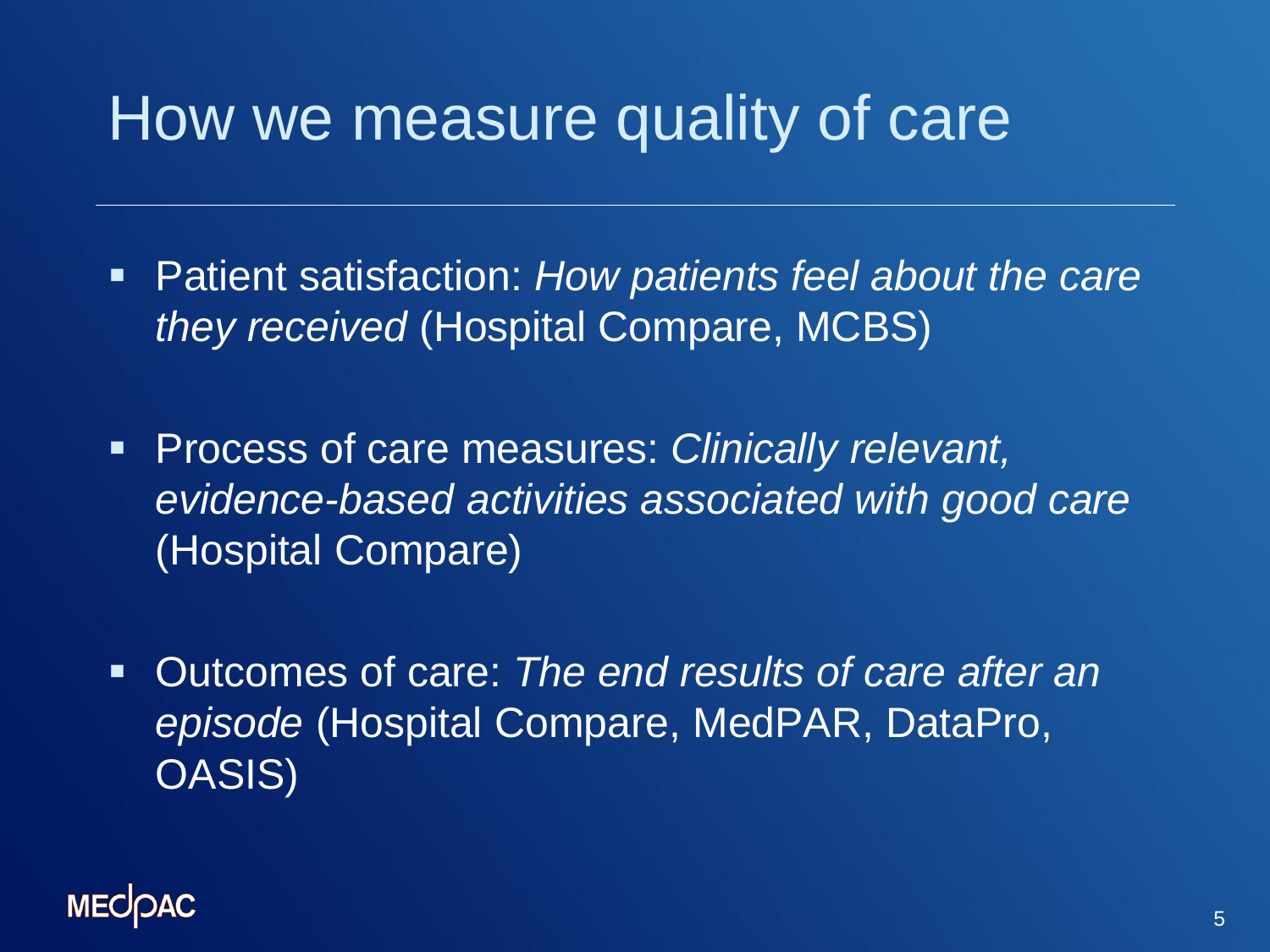# Patient satisfaction levels are similar across rural/urban hospitals

|                                                            | Metro-<br>politan | Micro-<br>politan | <b>Rural</b><br>Adjacent | <b>Rural</b><br>Non-<br>Adjacent | <b>Frontier</b> |
|------------------------------------------------------------|-------------------|-------------------|--------------------------|----------------------------------|-----------------|
| <b>Number of hospitals</b>                                 | 2,764             | 825               | 534                      | 489                              | 201             |
| <b>Rate their</b><br>hospital highly<br>$(9-10)^*$         | 67%               | 66%               | 68%                      | 69%                              | 67%             |
| <b>Definitely</b><br>recommend their<br>hospit <u>al</u> l | 70                | 67                | 68                       | 69                               | 68              |

Note: \* = not statistically significant between all rural and metropolitan. Data from Hospital Compare, accessed August 5, 2011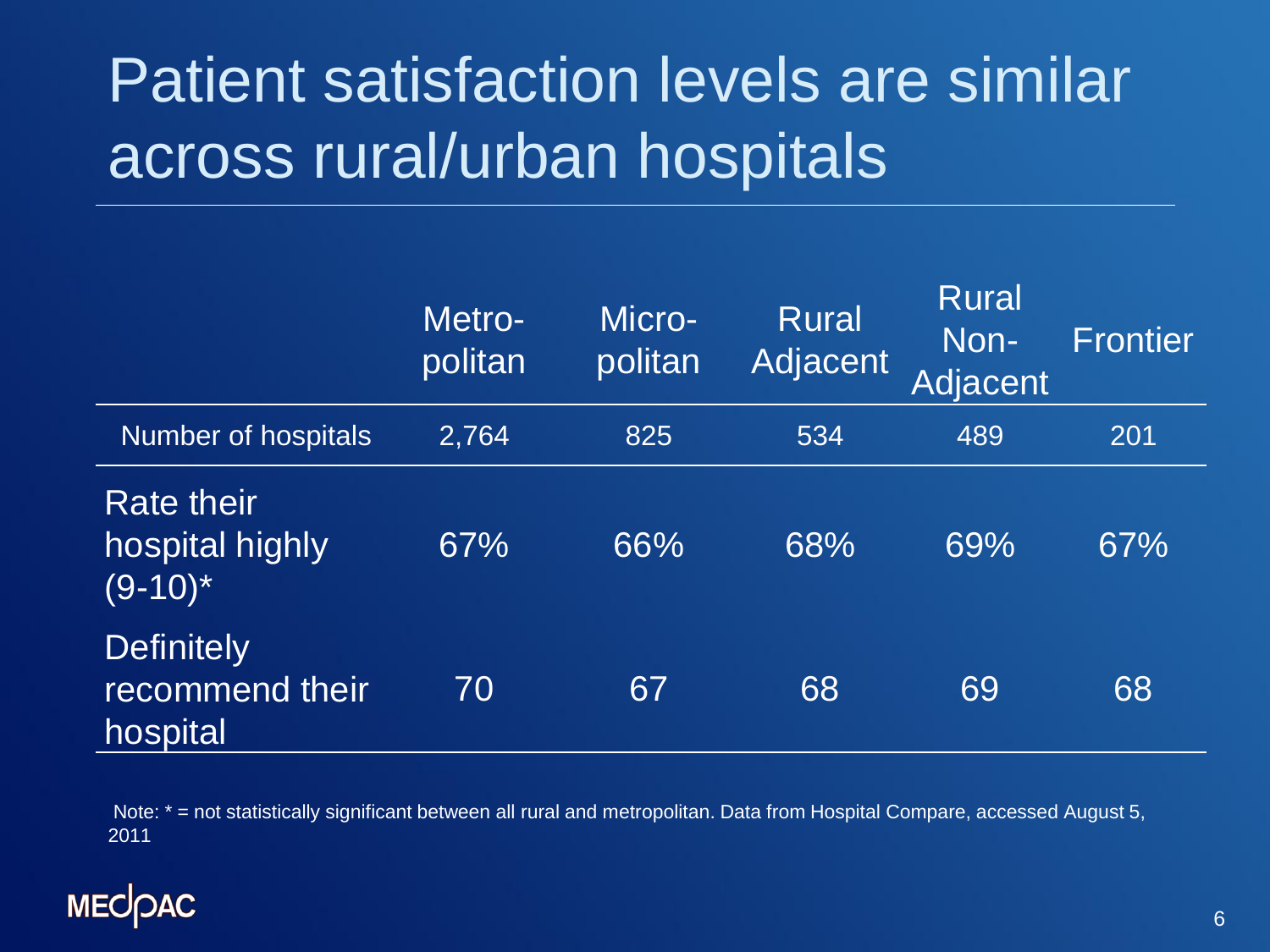#### Patient satisfaction with physician and overall care is similar across rural/urban areas



Medicare Current Beneficiary Survey, 2008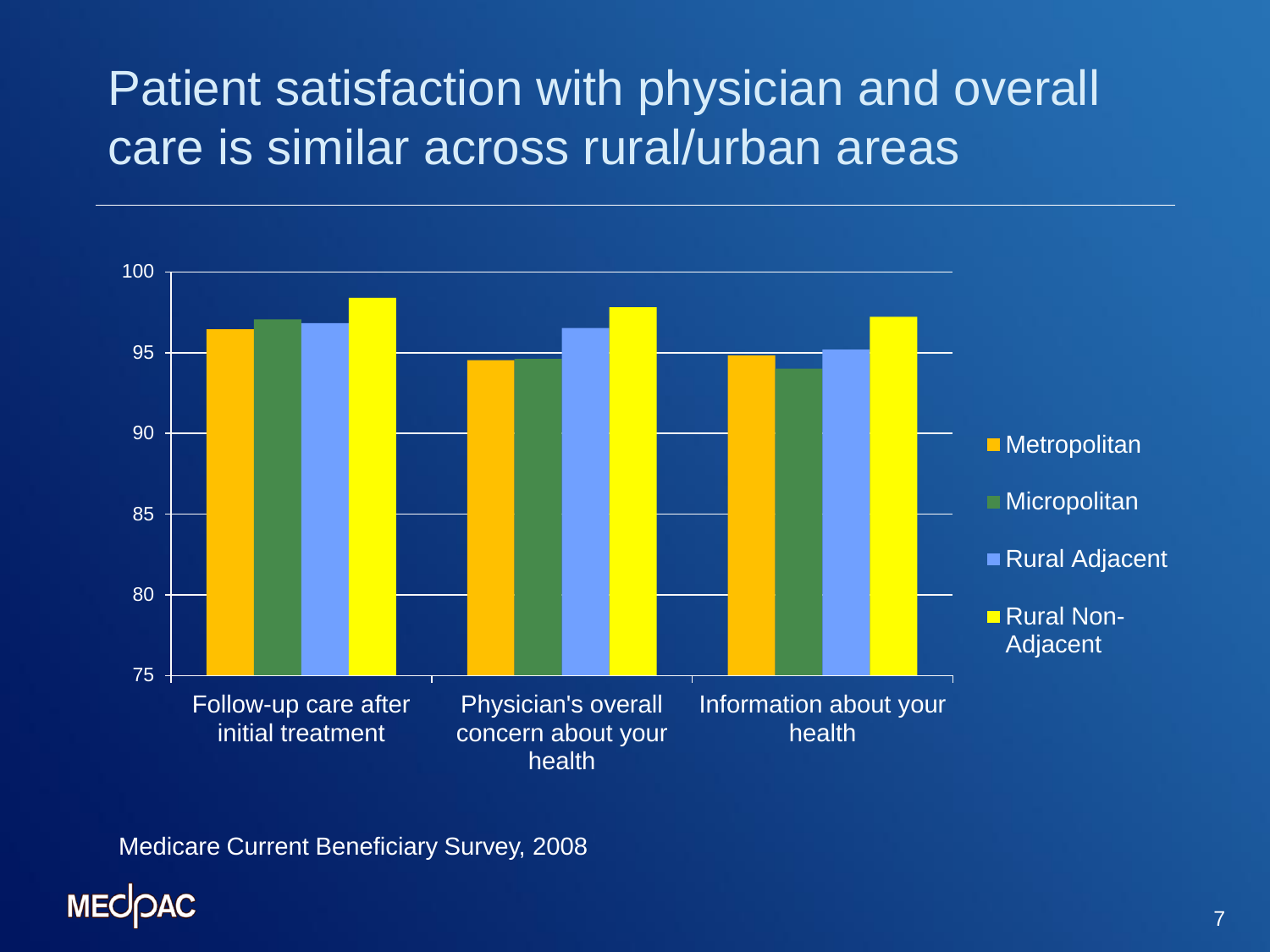### Quality is similar in post-acute and dialysis facilities across rural/urban areas

### **Skilled nursing facilities**

- **Discharges to community, potentially** avoidable hospitalizations
- Home health agencies
	- **Discharge rates to hospitals**
- **End-state renal disease dialysis outcomes** 
	- **Hospitalizations per year, dialysis adequacy,** the presence of a catheter

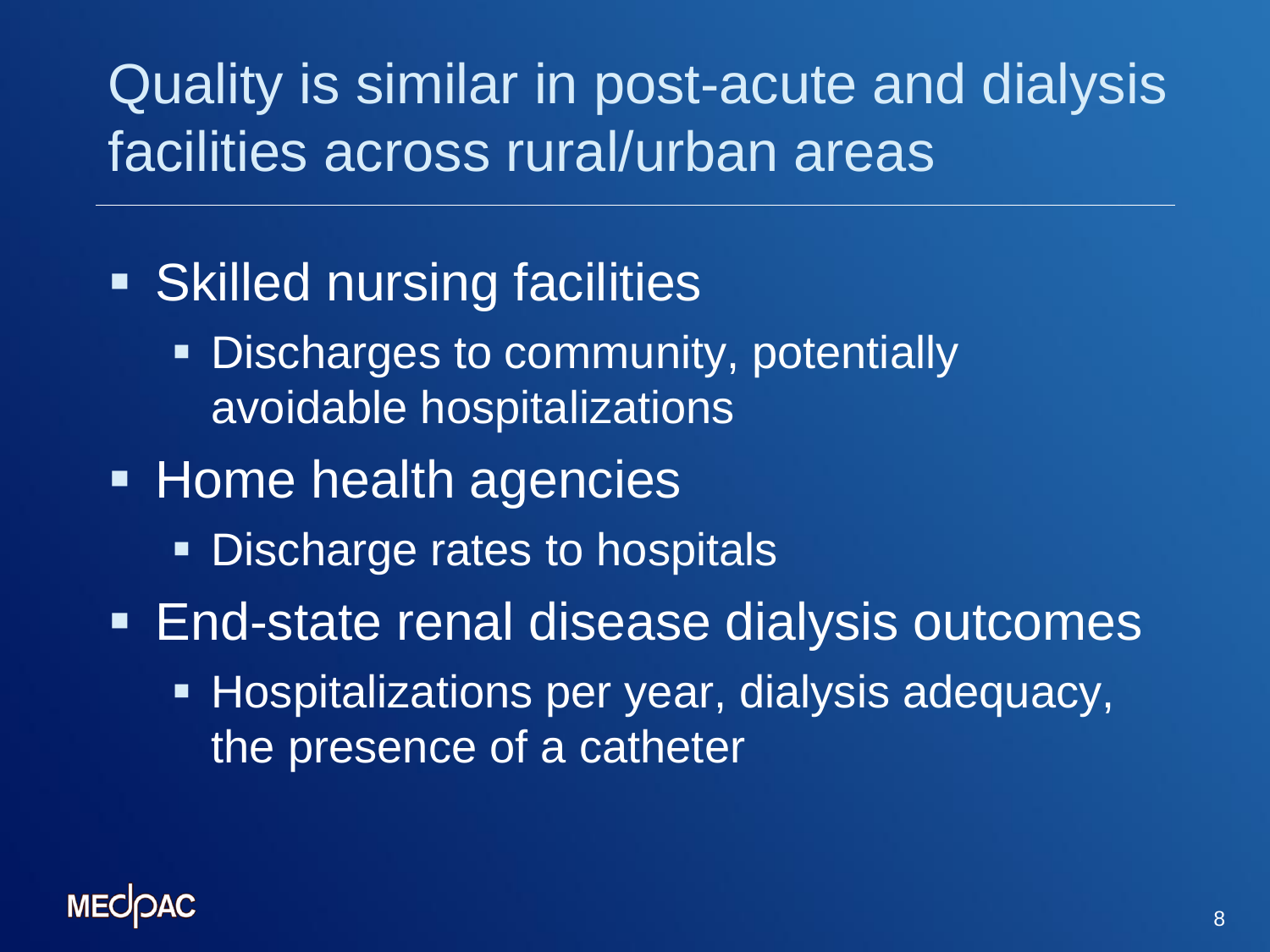# Hospital inpatient process measures show rural/urban differences

|                                                                                    | Metropolitan | <b>Rural</b><br>Micropolitan | Rural<br>Adjacent | <b>Rural Non-</b><br>Adjacent | <b>Frontier</b> |
|------------------------------------------------------------------------------------|--------------|------------------------------|-------------------|-------------------------------|-----------------|
| Pneumonia<br>Initial ED blood culture<br>prior to first hospital<br>antibiotic     | 95%          | 95%                          | 91%               | 90%                           | 88%             |
| <b>Heart Failure</b><br><b>Evaluation of LVS</b><br>function<br>Heart Attack (AMI) | 97           | 93                           | 81                | 74                            | 65              |
| Given aspirin at arrival                                                           | 97           | 95                           | 93                | 88                            | 91              |
| <b>Surgical Care</b><br>Treatments to prevent<br><b>blood clots</b>                | 92           | 89                           | 81                | 83                            | 79              |

Data from Hospital Compare downloaded August 5. All measures are statistically significant between metropolitan and all rural areas. ED = emergency department; LVS= left ventricular systolic function; AMI = acute myocardial infarction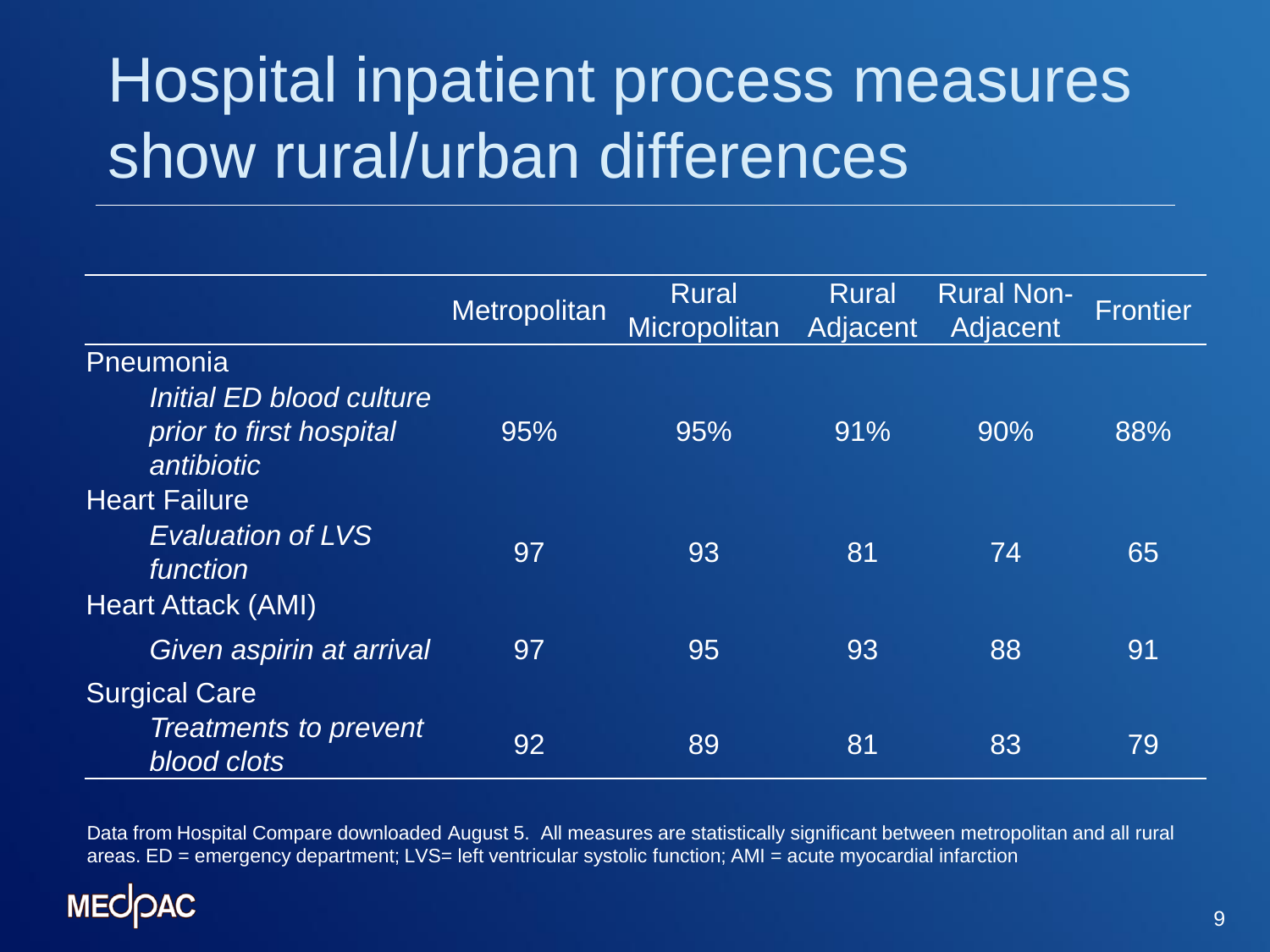### Hospital outpatient process measures show rural/urban differences

|                                                       | Metropolitan | <b>Rural</b><br>Micropolitan | <b>Rural</b><br>Adjacent | <b>Rural</b><br>Non-<br>Adjacent | <b>Frontier</b> |
|-------------------------------------------------------|--------------|------------------------------|--------------------------|----------------------------------|-----------------|
| Mean minutes to<br>fibrinolysis (blood clots)         | 41           | 34                           | 40                       | 38                               | 44              |
| Mean minutes for chest<br>pain patients' transfer     | 92           | 106                          | 128                      | 127                              | $\star$         |
| Mean minutes for chest<br>pain patients' ECG          | 14           | 10                           | 11                       | 12 <sup>°</sup>                  | 16              |
| Aspirin w/in 24 hours of<br>arrival for chest pain    | 94%          | 95%                          | 93%                      | 94%                              | 96%             |
| Antibiotic w/in 1 hour<br>before surgery              | 90           | 87                           | 76                       | 78                               | 82              |
| <b>Surgery patients who</b><br>got correct antibiotic | 93           | 92                           | 87                       | 88                               | $\star$         |

Note: Smaller numbers for measures above the dotted line reflect better performance. All rural vs urban differences are statistically significant. Asterisks are marked when less than 30 hospitals reported. ECG = **MEC** electrocardiogram.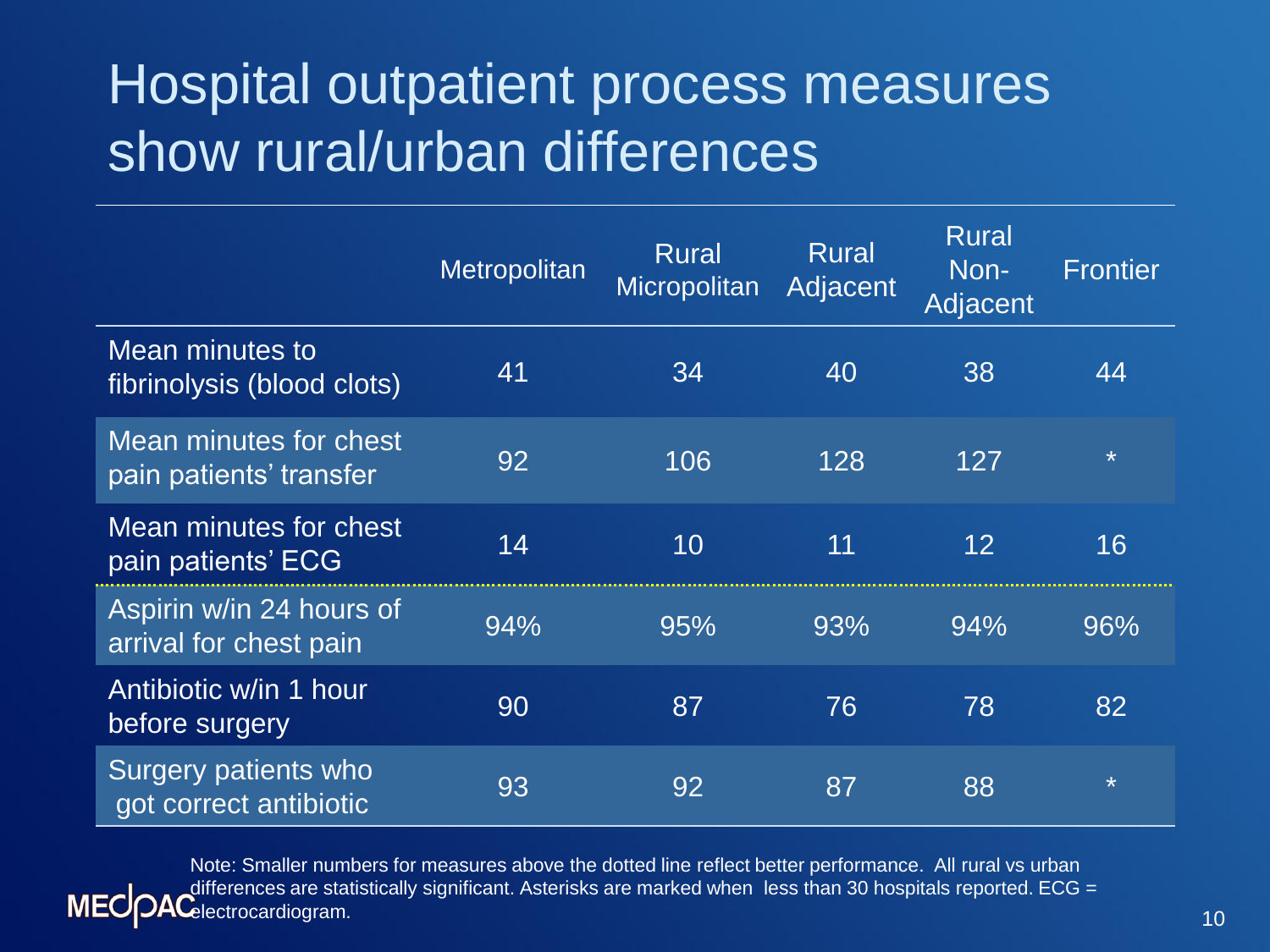## Hospital outcomes

- Readmissions roughly equal in rural and urban areas
- **Nortality (30-day) rates tend to be higher in** rural areas
- **Two methods of examining mortality** 
	- **AHRQ IQI method is preferred for our question**
	- CMS Hospital Compare is designed for individual hospitals not groups

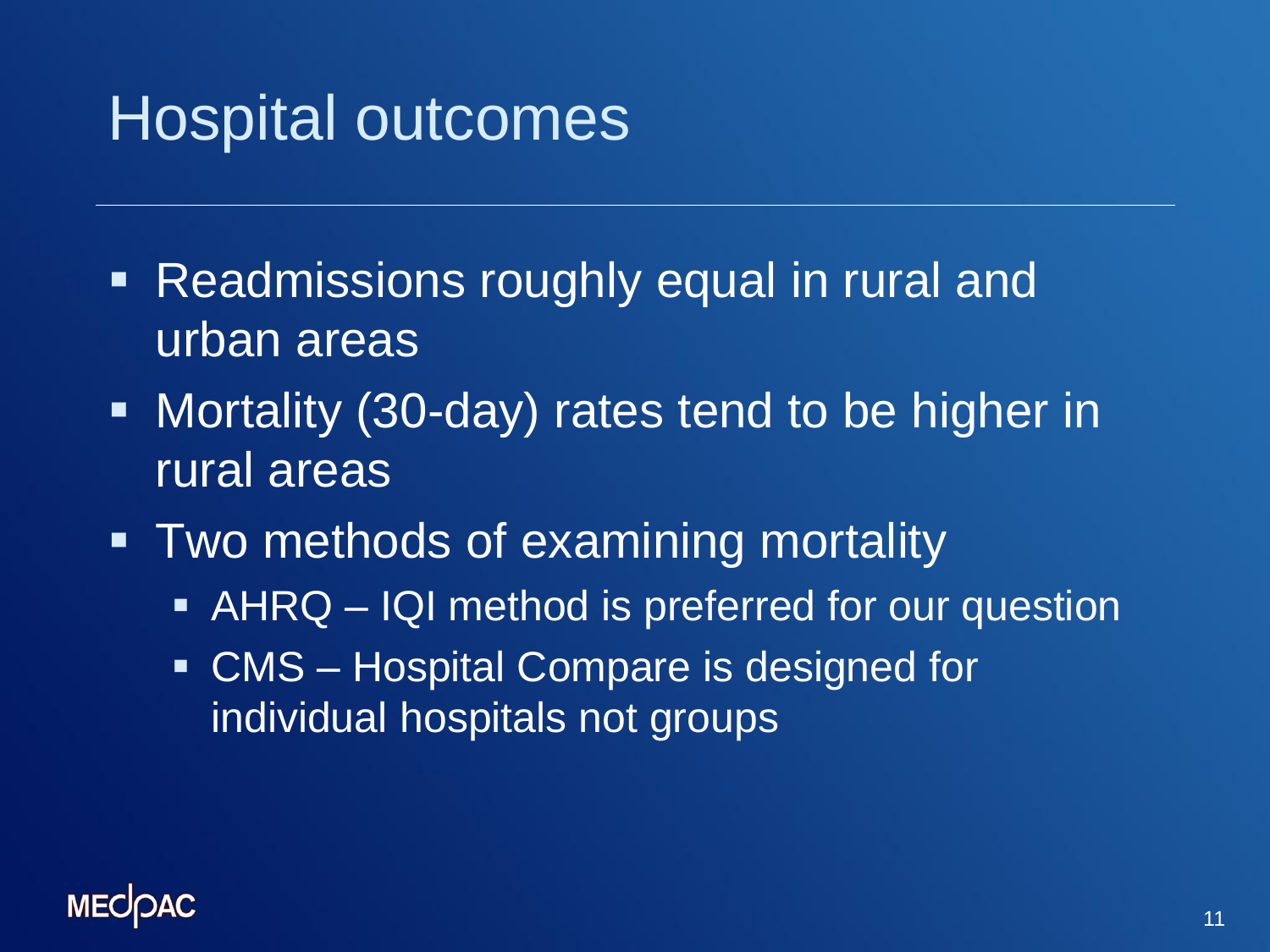# Hospital 30-day mortality rates are higher in rural hospitals

|                           | <b>Heart failure</b> |          | Pneumonia    |       |
|---------------------------|----------------------|----------|--------------|-------|
|                           | <b>Rural</b>         | Urban    | <b>Rural</b> | Urban |
| <b>AHRQ IQI</b><br>method | 12.2%                | $10.2\%$ | 12.5%        | 10.7% |
| <b>CMS</b> method         | 11.5                 | 10.8     | 11.8         | 11.2  |

Source: AHRQ IQI method reflects MedPAC analysis of 2010 inpatient claims using the AHRQ risk adjustment methods used in their inpatient quality indicators software. The CMS method reflects Hospital Compare mortality data available as of July 2011. All values are medians.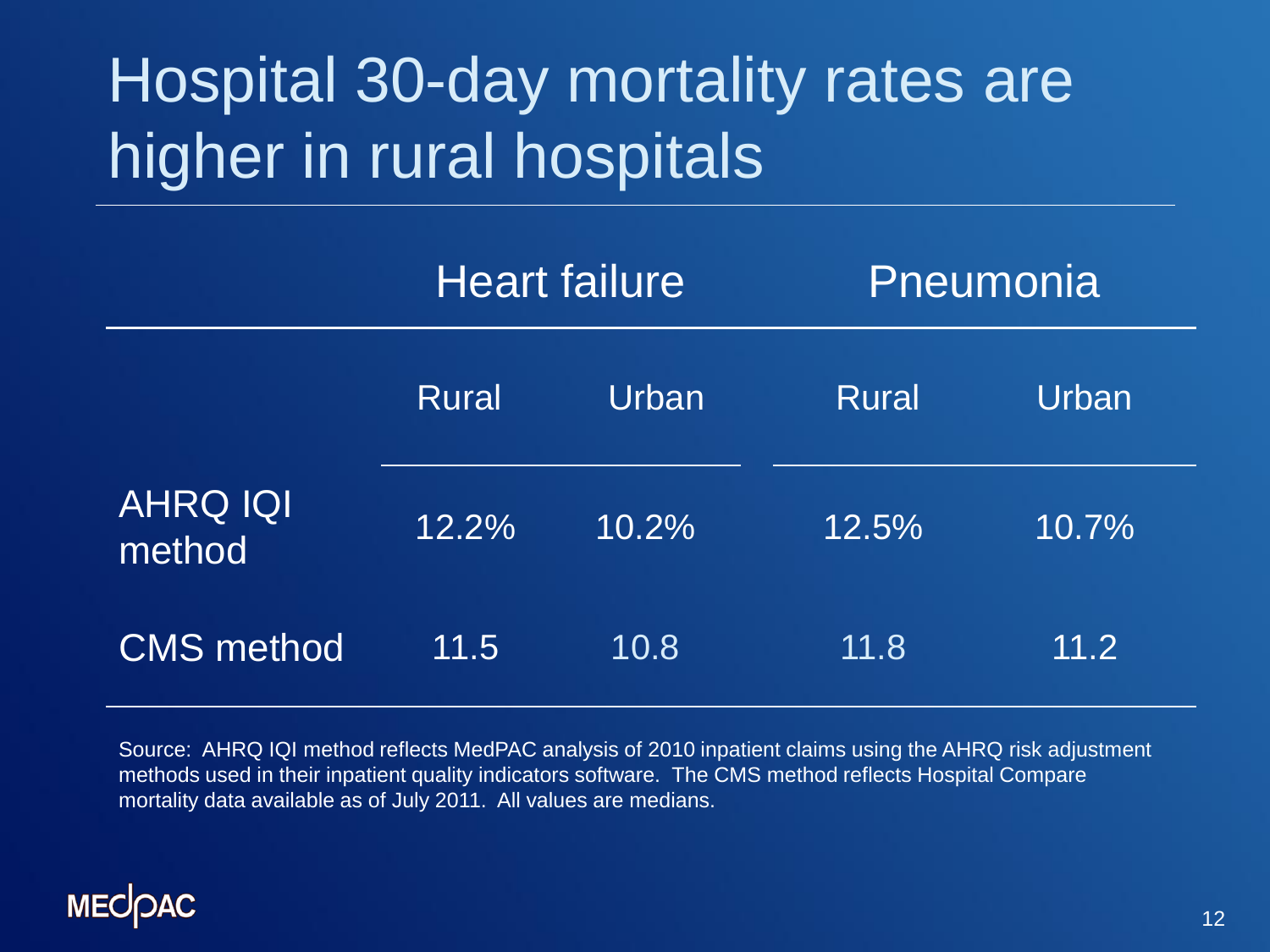### Hospital volumes partially explain rural/urban mortality differences

|                         | <b>Heart Failure</b> |       |              | Pneumonia |  |
|-------------------------|----------------------|-------|--------------|-----------|--|
| <b>Total discharges</b> | <b>Rural</b>         | Urban | <b>Rural</b> | Urban     |  |
| 1001-2000               | 13.8%                | 11.8% | 13.7%        | $12.3\%$  |  |
| 2001-4000               | 12.8                 | 11.8  | 12.4         | 10.9      |  |
| 4001-8000               | 12.0                 | 10.9  | 11.3         | 10.7      |  |
| <b>Over 8000</b>        | 10.9                 | 10.4  | 11.0         | 9.9       |  |

Note: Because few PPS hospitals have less than 1000 discharges, we have omitted that category. Source: MedPAC analysis of 2010 PPS hospital inpatient claims using AHRQ IQI risk adjustment methods.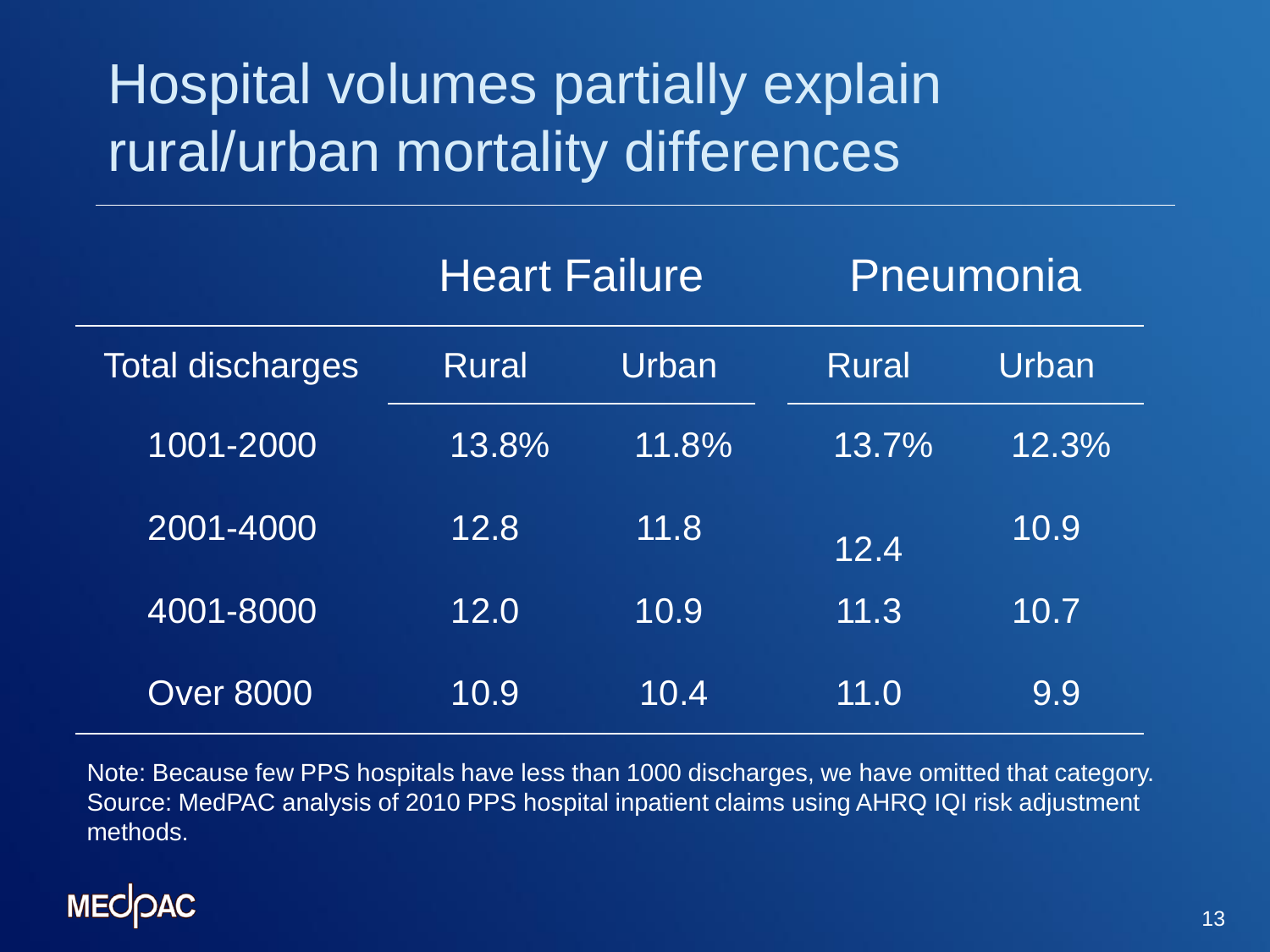Strategies for rural hospitals to improve quality for patients

- **Increase participation in quality activities and** reporting outcomes (e.g., mortality rates)
- **Adopt, collect and report scores on measures** most relevant for rural patients
	- Availability of physicians and pharmacists
	- **Timely communication for transferred patients**
- Target rural adjusters to address the volumeoutcomes relationship

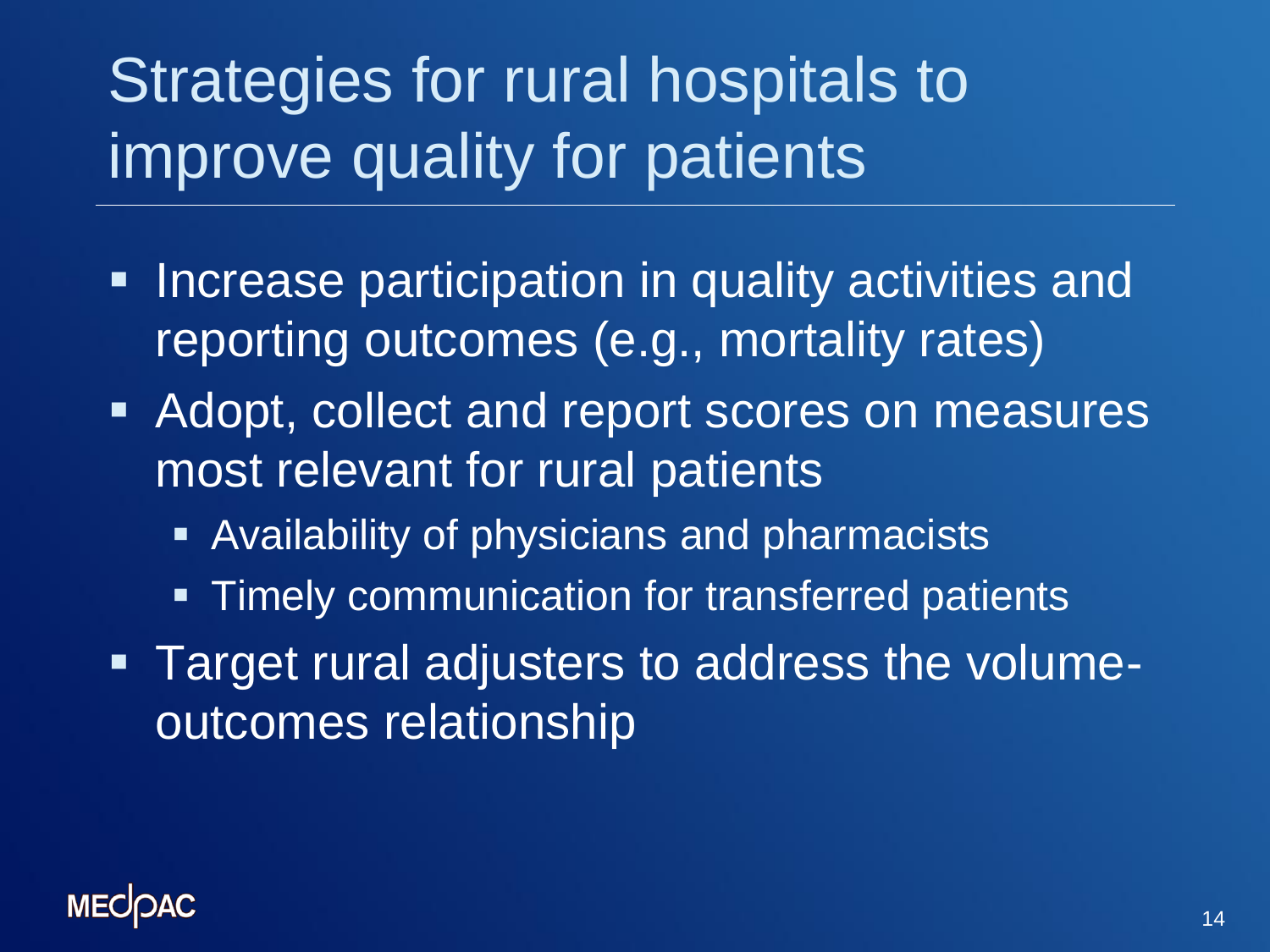# Potential guiding principles

- 1. Medicare beneficiaries who live in rural areas should get the best quality of care their local providers can deliver given the circumstances of the particular community.
	- *Quality of care in rural and urban areas should be equal for for non-emergency services rural providers choose to deliver*
	- *Quality of emergency care may differ between rural and urban areas due to limitations of small rural hospitals and the necessity to treat the patient at the rural facility*
- 2. All providers should be evaluated on the services they provide, and the data should be publicly reported.